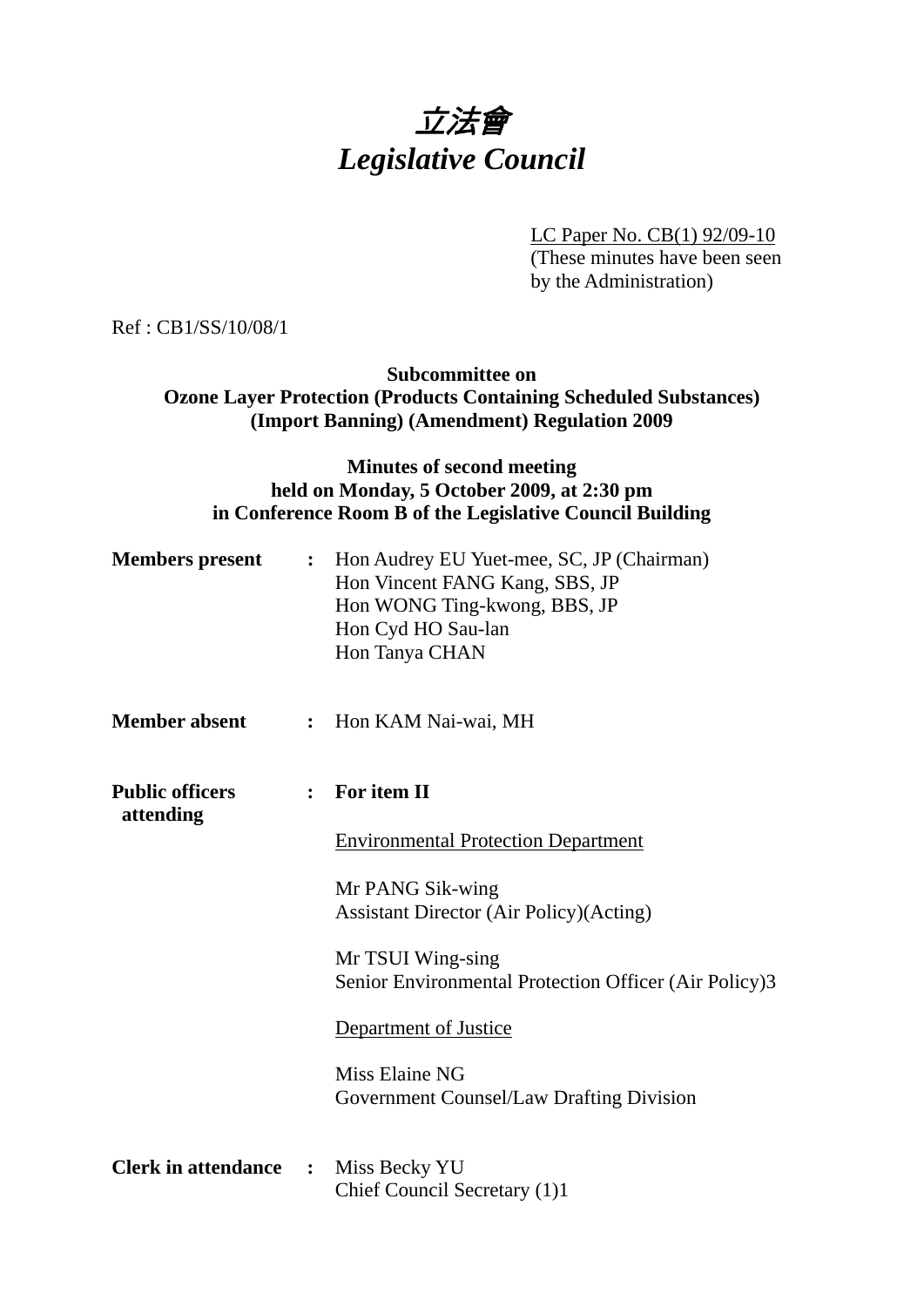| <b>Staff in attendance</b> | : Miss Kitty CHENG        |  |
|----------------------------|---------------------------|--|
|                            | Assistant Legal Adviser 5 |  |
|                            |                           |  |

Mr Franco KWONG Council Secretary (1)1

#### **I. Confirmation of minutes**

(LC Paper No. CB(1) 2457/08-09 — Minutes of the meeting held on 10 July 2009

The minutes of the meeting held on 10 July 2009 were confirmed.

#### **II. Meeting with the Administration**

| (LC Paper No. CB(1) $2671/08-09(01)$ — Background brief on Ozone Layer |                                    |
|------------------------------------------------------------------------|------------------------------------|
|                                                                        | Protection (Products Containing)   |
|                                                                        | Scheduled Substances) (Import      |
|                                                                        | Banning) (Amendment)               |
|                                                                        | <b>Regulation 2009</b>             |
| LC Paper No. $CB(1)$ 2671/08-09(02)                                    | — Marked-up copy of the Regulation |
| LC Paper No. CB(1) 2679/08-09                                          | - Information note on "Montreal    |
|                                                                        | Protocol on Substances that        |
|                                                                        | Deplete the Ozone Layer" prepared  |
|                                                                        | by the Research and Library        |
|                                                                        | Services Division (IN23/08-09))    |

Background information on the Regulation

Ref: EP 351/04/34 *(issued by the Environmental Protection Department on 17 June 2009)*  — The Legislative Council Brief

LC Paper No. LS 95/08-09 *(issued on 23 June 2009)*  — Legal Service Division Report

- 2. The Subcommittee deliberated (Index of proceedings attached at **Annex**).
- 3. The Administration was requested to
	- (a) advise the plan and actions being contemplated by the Administration to recycle chlorodifluoromethane upon disposal of air-conditioners containing such chemical; and

**\_\_\_\_\_\_\_\_\_\_\_\_\_\_\_\_\_\_\_\_\_\_\_\_\_\_\_\_\_\_\_\_\_\_\_\_\_\_\_\_\_\_\_\_\_\_\_\_\_\_\_\_\_\_\_\_\_\_\_\_\_\_\_\_\_\_\_\_\_**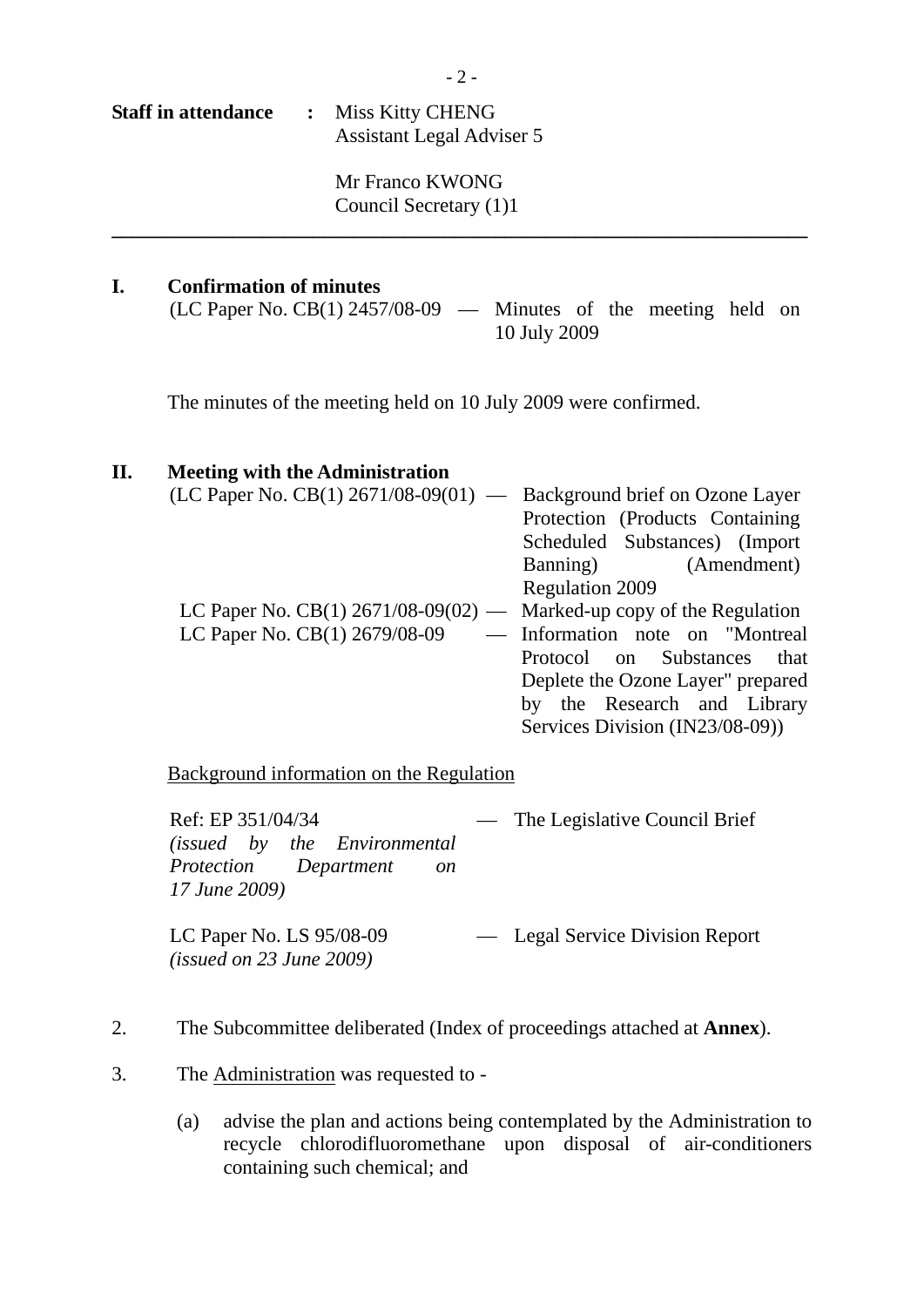- (b) explain the rationale for not extending the banning control to include products in the course of transshipment or are imported solely for export. To also advise the major destinations of transshipment/re-export over the past few years.
- 4. Members agreed to the following schedule of future meetings
	- (a) Monday, 2 November 2009, at 8:30 am;
	- (b) Thursday, 12 November 2009, at 10:45 am;
	- (c) Monday, 16 November 2009, at 8:30 am; and
	- (d) Thursday, 19 November 2009, at 2:30 pm.

### **III. Any other business**

5. There being no other business, the meeting ended at 3:50 pm.

Council Business Division 1 Legislative Council Secretariat 20 October 2009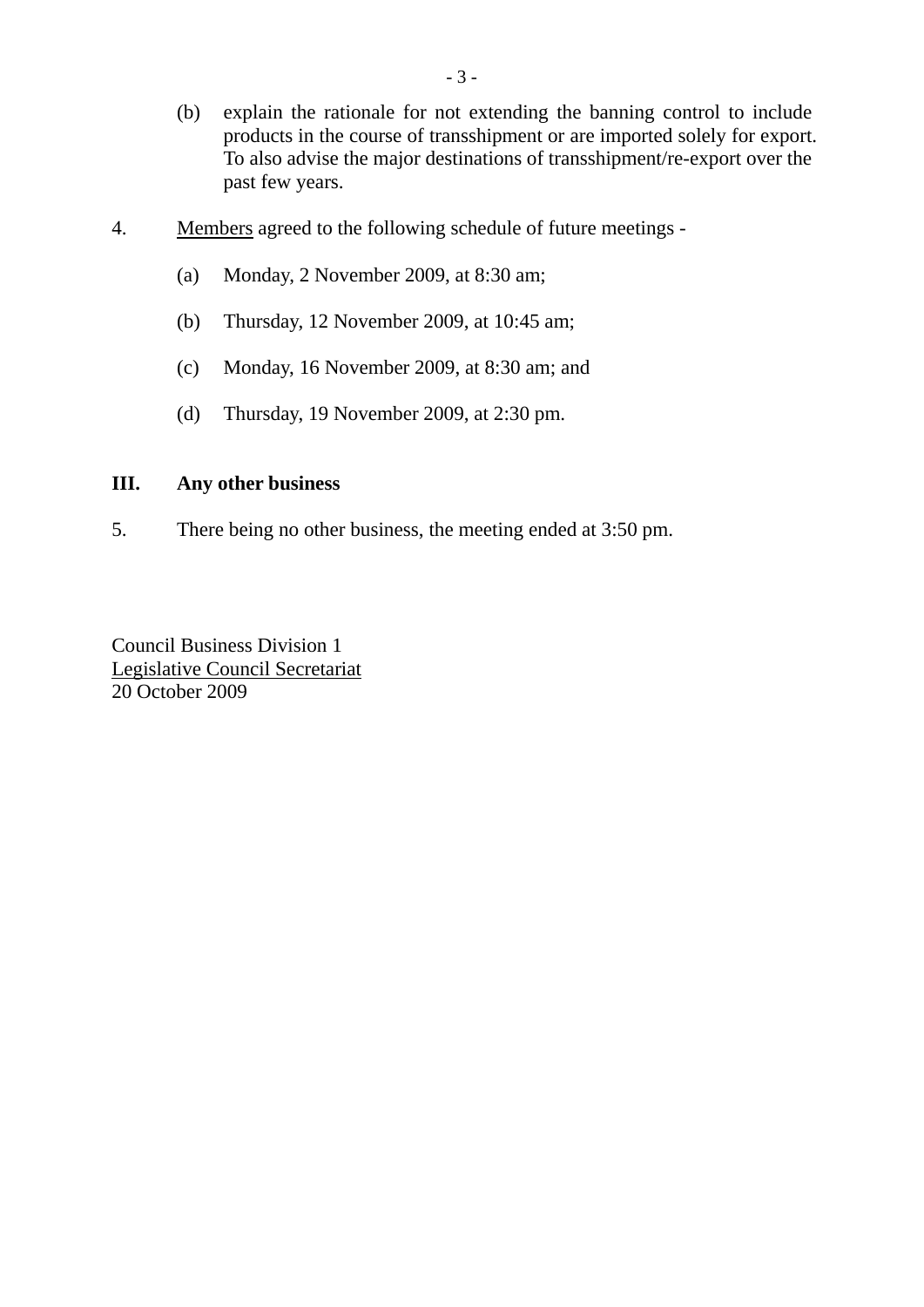#### **Subcommittee on Ozone Layer Protection (Products Containing Scheduled Substances) (Import Banning) (Amendment) Regulation 2009**

## **Proceedings of the meeting on Monday, 5 October 2009, at 2:30 pm in Conference Room B of the Legislative Council Building**

| <b>Time marker</b>                      | <b>Speaker</b>                                   | Subject(s)                                                                                                                                                                                                                                                                                                                                                                                                                                                                                                                                                                                                                                                                                                                                                | <b>Action required</b> |  |
|-----------------------------------------|--------------------------------------------------|-----------------------------------------------------------------------------------------------------------------------------------------------------------------------------------------------------------------------------------------------------------------------------------------------------------------------------------------------------------------------------------------------------------------------------------------------------------------------------------------------------------------------------------------------------------------------------------------------------------------------------------------------------------------------------------------------------------------------------------------------------------|------------------------|--|
| Agenda Item I - Confirmation of minutes |                                                  |                                                                                                                                                                                                                                                                                                                                                                                                                                                                                                                                                                                                                                                                                                                                                           |                        |  |
| $000001 - 000204$                       | Chairman                                         | The minutes of meeting held on<br>2009<br>(LC)<br>Paper<br>$10$ July<br>No.<br>$CB(1)$ 2457/08-09) were confirmed.                                                                                                                                                                                                                                                                                                                                                                                                                                                                                                                                                                                                                                        |                        |  |
|                                         | Agenda Item II - Meeting with the Administration |                                                                                                                                                                                                                                                                                                                                                                                                                                                                                                                                                                                                                                                                                                                                                           |                        |  |
| 000205 - 001752                         | Administration<br>Chairman                       | The Administration briefed members<br>Ozone Layer<br>Protection<br>the<br>on<br>Containing<br>Scheduled<br>(Products)<br>Substances)<br>(Import<br>Banning)<br>(Amendment) Regulation 2009.                                                                                                                                                                                                                                                                                                                                                                                                                                                                                                                                                               |                        |  |
| 001753 - 002822                         | Mr Vincent FANG<br>Administration                | Mr Vincent FANG's enquiries -<br>(a) the availability of alternatives for<br>chlorodifluoromethane<br>(HCFC-22);<br>(b) the different time frames<br>for<br>banning of split type and window<br>type room air-conditioners; and<br>(c) suppliers might not have enough<br>time to exhaust their stock before<br>the deadlines.<br>Administration's response -<br>(a) alternatives for HCFC-22, such as<br>R410A, were readily available in<br>the market;<br>(b) unlike most overseas countries<br>where split type air-conditioners<br>were used, households in Hong<br>Kong had to rely on window type<br>air-conditioners due to<br>space<br>constraints.<br>As a result, new<br>production lines would need to be<br>set up to provide Hong Kong with |                        |  |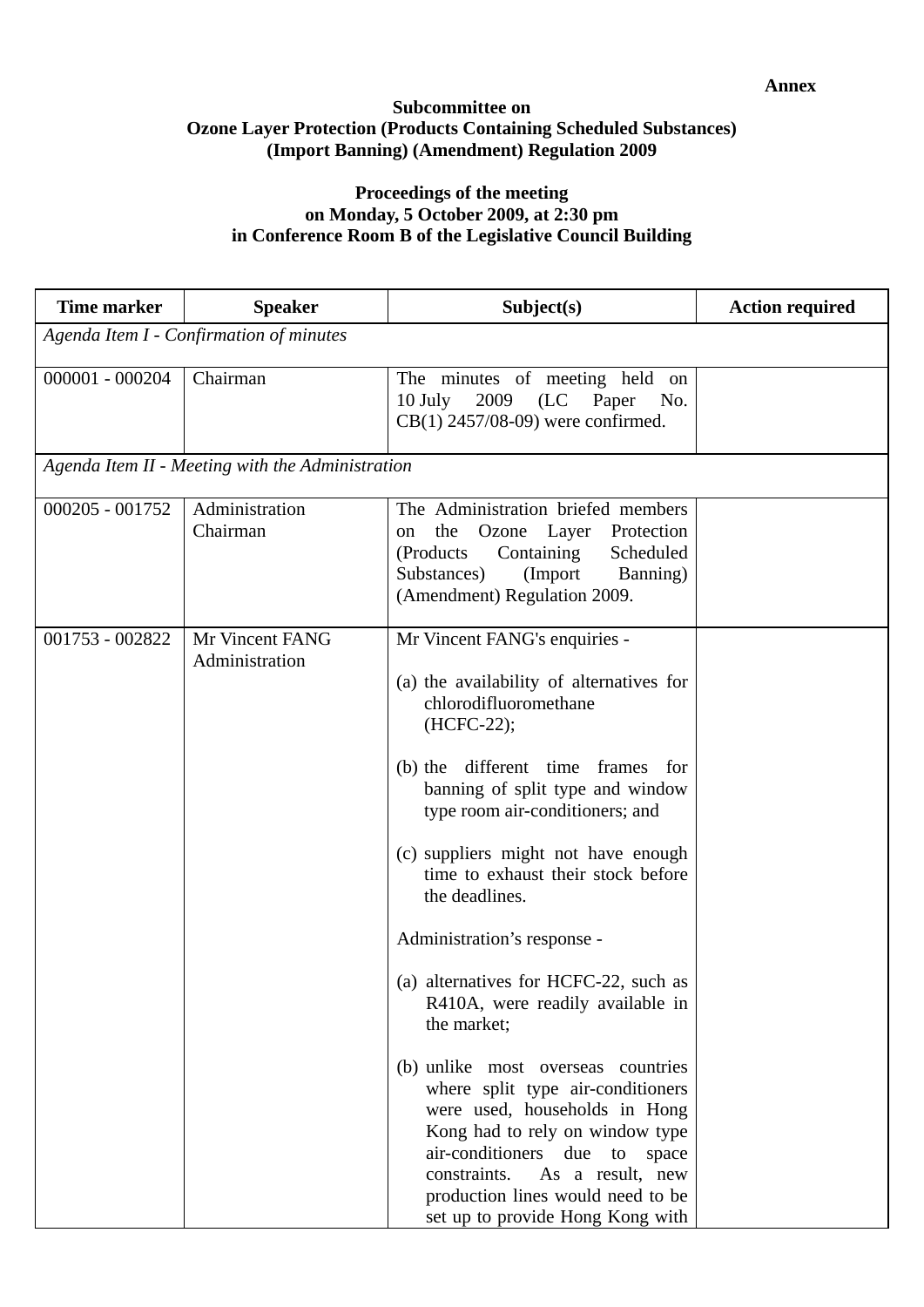| <b>Time marker</b> | <b>Speaker</b>                          | Subject(s)                                                                                                                                                                                                                                                                                                                                                                                                                                                                                                                                                                                                                                                                 | <b>Action required</b>                                                                                                                                                                                                                                                                                                                                                                                                                                                              |
|--------------------|-----------------------------------------|----------------------------------------------------------------------------------------------------------------------------------------------------------------------------------------------------------------------------------------------------------------------------------------------------------------------------------------------------------------------------------------------------------------------------------------------------------------------------------------------------------------------------------------------------------------------------------------------------------------------------------------------------------------------------|-------------------------------------------------------------------------------------------------------------------------------------------------------------------------------------------------------------------------------------------------------------------------------------------------------------------------------------------------------------------------------------------------------------------------------------------------------------------------------------|
|                    |                                         | sufficient supply of HCFC-free<br>type<br>window<br>air-conditioners,<br>thereby a longer phase-out period<br>was required for window type<br>air-conditioners; and                                                                                                                                                                                                                                                                                                                                                                                                                                                                                                        |                                                                                                                                                                                                                                                                                                                                                                                                                                                                                     |
|                    |                                         | (c) the proposed Regulation aimed to<br>ban<br>the<br>of<br>import<br>new<br>HCFC-containing products,<br>not<br>the existing stock.                                                                                                                                                                                                                                                                                                                                                                                                                                                                                                                                       |                                                                                                                                                                                                                                                                                                                                                                                                                                                                                     |
|                    |                                         | Mr Vincent FANG's concern about the<br>maintenance<br>of<br>conventional<br>air-conditioners if the import of<br>refrigerants containing HCFC-22 were<br>banned.                                                                                                                                                                                                                                                                                                                                                                                                                                                                                                           |                                                                                                                                                                                                                                                                                                                                                                                                                                                                                     |
|                    |                                         | Administration's<br>response<br>that<br>according to the phasing out schedule,<br>the import of HCFC-22 would not be<br>banned before 2020.                                                                                                                                                                                                                                                                                                                                                                                                                                                                                                                                |                                                                                                                                                                                                                                                                                                                                                                                                                                                                                     |
| 002823 - 004254    | Ms Cyd HO<br>Chairman<br>Administration | Ms Cyd HO's views and enquiries -<br>(a) the Administration should ensure<br>all<br>stakeholders<br>that<br>were<br>consulted;<br>(b) plan to recycle HCFC-22 upon<br>of<br>air-conditioners<br>disposal<br>containing such chemical; and<br>(c) the rationale for not extending the<br>banning<br>control<br>include<br>to<br>the<br>products<br>of<br>in<br>course<br>transshipment or are imported<br>solely for export.<br>Chairman's remark that deputations<br>invited<br>attend<br>to<br>the<br>were<br>Subcommittee<br>meeting<br>on<br>13 October 2009<br>express<br>their  <br>to<br>views.<br>Administration's response -<br>(a) while it was not a requirement | The Administration to<br>advise the plan and<br>actions<br>being<br>contemplated<br>to<br>recycle HCFC-22 upon<br>disposal<br>of<br>air-conditioners<br>containing<br>such<br>chemical, explain the<br>for<br>rationale<br>not<br>extending the banning<br>control<br>to<br>include<br>products in the course<br>of transshipment or are<br>imported solely for<br>export and also advise<br>the major destinations<br>of<br>transshipment<br>re-export over the past<br>few years. |
|                    |                                         | under the Montreal Protocol on<br>Substances that Deplete the Ozone<br>Layer (Montreal Protocol)<br>to<br>recycle<br>HCFC-22,<br>the                                                                                                                                                                                                                                                                                                                                                                                                                                                                                                                                       |                                                                                                                                                                                                                                                                                                                                                                                                                                                                                     |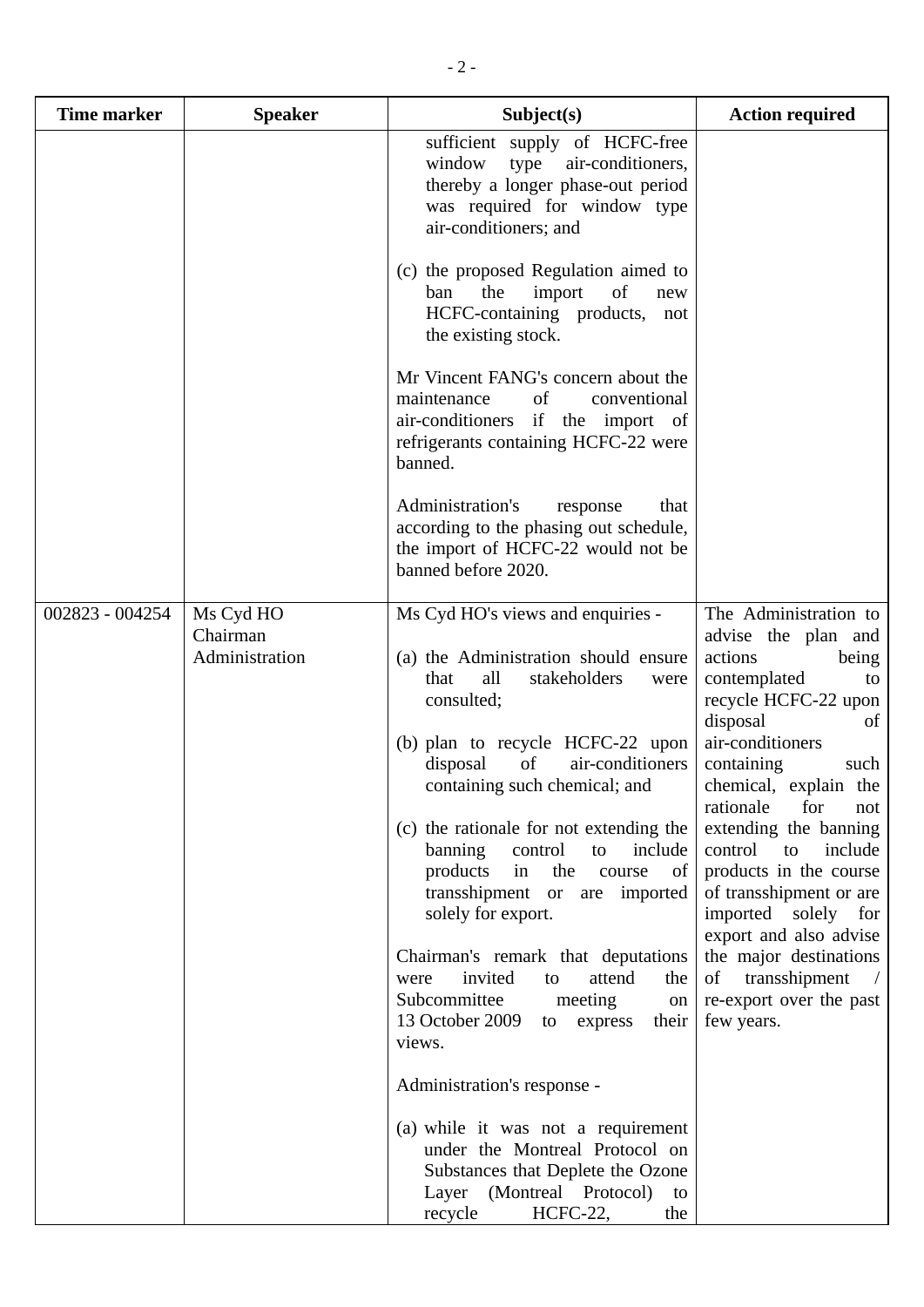| <b>Time marker</b> | <b>Speaker</b>                       | Subject(s)                                                                                                                                                                                                                                                                                                                | <b>Action required</b> |
|--------------------|--------------------------------------|---------------------------------------------------------------------------------------------------------------------------------------------------------------------------------------------------------------------------------------------------------------------------------------------------------------------------|------------------------|
|                    |                                      | Administration would encourage<br>the trades to recycle HCFC-22.<br>Codes of practice would be issued<br>to facilitate compliance;                                                                                                                                                                                        |                        |
|                    |                                      | (b) as developing countries under<br>Article 5 of the Montreal Protocol<br>were entitled to a longer phase-out<br>period, there was a need to make<br>clear that the banning control did<br>not include those products in the<br>course of transshipment or were<br>imported solely for export to these<br>countries; and |                        |
|                    |                                      | 2008,<br>about<br>million<br>$(c)$ in<br>a<br>air-conditioners were transshipped<br>from or imported<br>solely for<br>exported from Hong Kong to other<br>countries.                                                                                                                                                      |                        |
|                    |                                      | Cyd HO's view<br>$\overline{\text{Ms}}$<br>that<br>the<br>Administration<br>should<br>also<br>ban<br>transshipment/re-export<br>to<br>demonstrate<br>its<br>commitment<br>to<br>protecting the ozone<br>layer<br>and<br>addressing global warming.                                                                        |                        |
|                    |                                      | Chairman's<br>request<br>for<br>more<br>information on the plan to recycle<br>HCFC-22<br>of<br>and<br>locations<br>transshipment/re-export<br>of<br>air-conditioners over the past few<br>years.                                                                                                                          |                        |
| 004255 - 005835    | Mr WONG Ting-kwong<br>Administration | While<br>supporting<br>the<br>proposed<br>Regulation, Mr WONG Ting-kwong<br>considered that the Administration<br>should -                                                                                                                                                                                                |                        |
|                    |                                      | consult all the concerned trades,<br>(a)<br>including importers, retailers<br>and maintenance contractors of<br>air-conditioners;                                                                                                                                                                                         |                        |
|                    |                                      | clarify that the current proposal<br>(b)<br>was to ban the import of<br>air-conditioners<br>and<br>not<br>refrigerants to<br>alleviate<br>the<br>of<br>concerns<br>maintenance<br>contractors; and                                                                                                                        |                        |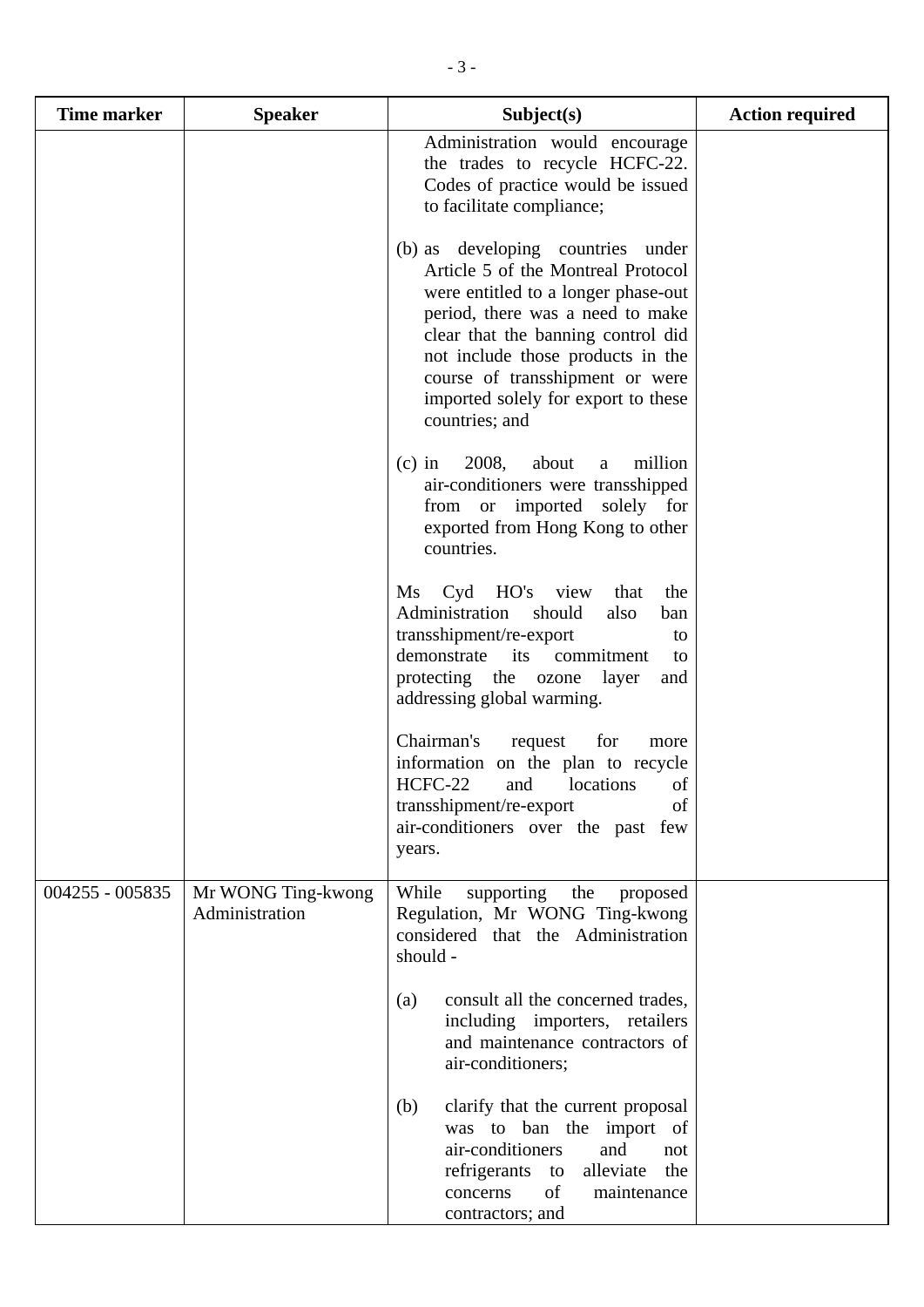| <b>Time marker</b> | <b>Speaker</b>                                    | Subject(s)                                                                                                                                                                                                                                                                                                                                                                     | <b>Action required</b> |
|--------------------|---------------------------------------------------|--------------------------------------------------------------------------------------------------------------------------------------------------------------------------------------------------------------------------------------------------------------------------------------------------------------------------------------------------------------------------------|------------------------|
|                    |                                                   | of<br>disposal<br>(c)<br>ensure<br>proper<br>air-conditioners<br>containing<br>HCFC-22.                                                                                                                                                                                                                                                                                        |                        |
|                    |                                                   | Administration's response -                                                                                                                                                                                                                                                                                                                                                    |                        |
|                    |                                                   | as the proposed Regulation aimed<br>(a)<br>to ban the import of scheduled<br>products, only importers<br>and<br>exporters were consulted; and                                                                                                                                                                                                                                  |                        |
|                    |                                                   | the proposed import banning<br>(b)<br>would ensure sufficient HCFC for<br>existing<br>maintenance<br>the<br>contractors to service the existing<br>equipment and hence there would<br>not be any impact on their<br>business. More publicity efforts<br>would be made to alleviate their<br>unwarranted worries<br>and<br>to<br>address any other concerns they<br>might have. |                        |
| 005836 - 010310    | Miss Tanya CHAN<br>Administration                 | Miss Tanya CHAN's enquiry on the<br>views of consultees as set out in the<br>Legislative<br><b>Brief</b><br>Council<br>(EP 351/O4/34).                                                                                                                                                                                                                                         |                        |
|                    |                                                   | Administration's response -                                                                                                                                                                                                                                                                                                                                                    |                        |
|                    |                                                   | (a) consultees did not object to the<br>proposal, including the level of<br>penalty; and                                                                                                                                                                                                                                                                                       |                        |
|                    |                                                   | (b) the views of consultees had been<br>taken into account in drawing up<br>the proposal.<br>By way of<br>illustration, the banning of import<br>products<br>containing<br>of<br>dichlorotrifluoroethane had been<br>deferred to January 2020 having<br>regard to its low ozone depleting<br>and global warming potential.                                                     |                        |
| 010311 - 011100    | Mr Vincent FANG<br>Mr WONG Ting-kwong<br>Chairman | Mr Vincent FANG's views -<br>sufficient<br>should<br>time<br>(a)<br>be<br>allowed<br>for<br>importers<br>to<br>facilitate compliance with the<br>proposed Regulation; and                                                                                                                                                                                                      |                        |